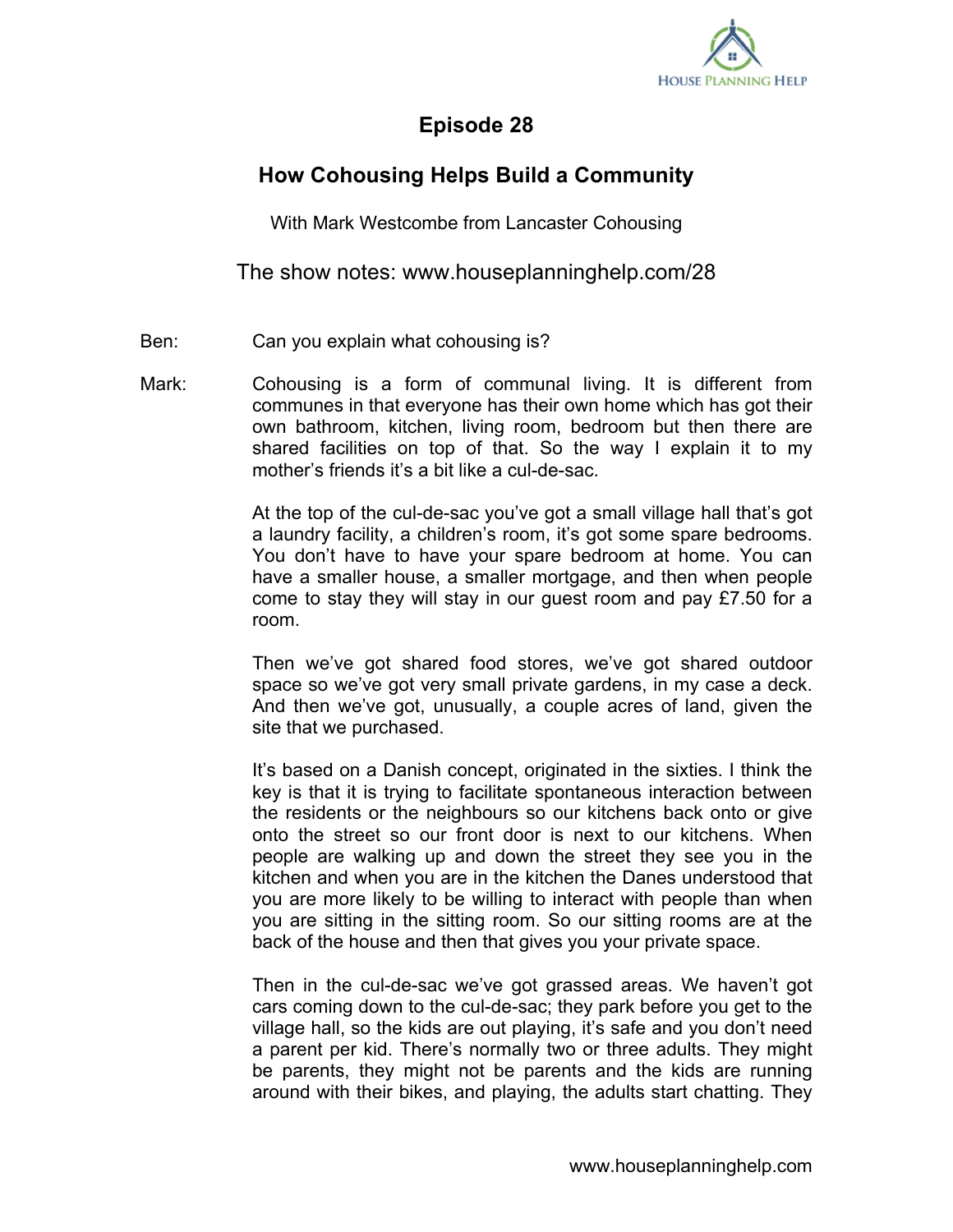

see people coming home from work and they might stop and chat. Then somebody will be coming out to get their laundry and they might chat and then somebody else may be going down to our shop or store. So there is all this interaction that's happening.

You might have a five second nod of the head, a ninety second chat, borrow something, ask for something, or you might end up spending the whole evening with somebody or a group of people. That's the sort of spontaneous interaction and that means you get to know your neighbours really well and then that gives way more to coordinating things with your neighbours.

So in our village hall we have, at the moment, four meals a week together so I cook once a month and that means I get sixteen meals back in return. The meals are available from 5.45pm to 7.15pm, so an hour and a half. The kids are in there in the early bit, the adults are there in the last bit. Some people go every time there is a meal on and some people just go once a month. So I think that's the nub of cohousing.

- Ben: How did you start Lancaster Cohousing because I'm aware this is not an overnight process, really, is it?
- Mark: No we didn't know what we were getting into. One of us saw a school, a primary school, for sale and he with a couple of mates had done a green eco-renovation on a house that they had bought cheap and then sold on, renovated in their spare time, made a tiny bit of cash maybe, and he was interested in something bigger scale. So he saw it, sent an email around, said anyone want to do this with me. I didn't want to get left out so I said yes and there were two other people who said yes and so we put in a bid for the school.

In that process we got somebody else to come round to have a look at it. I suppose as we had been looking at how we could sub-divide this building up into fourteen apartments we started thinking . . . *Hey why don't we turn the school yard into a communal garden and then we've all got a big garden rather than fourteen titchy gardens? And then how shall we get people into that garden, so rather than us having front doors let's push people through the building into that back garden and make the main doors or the front doors off the garden, so people are seeing each other when they come home from work? And then we've got this corridor going through the school so why don't we put the post there and then people will pick their post up from the same place? And why don't we put a sofa there and why don't we put the newspapers there and then a kettle*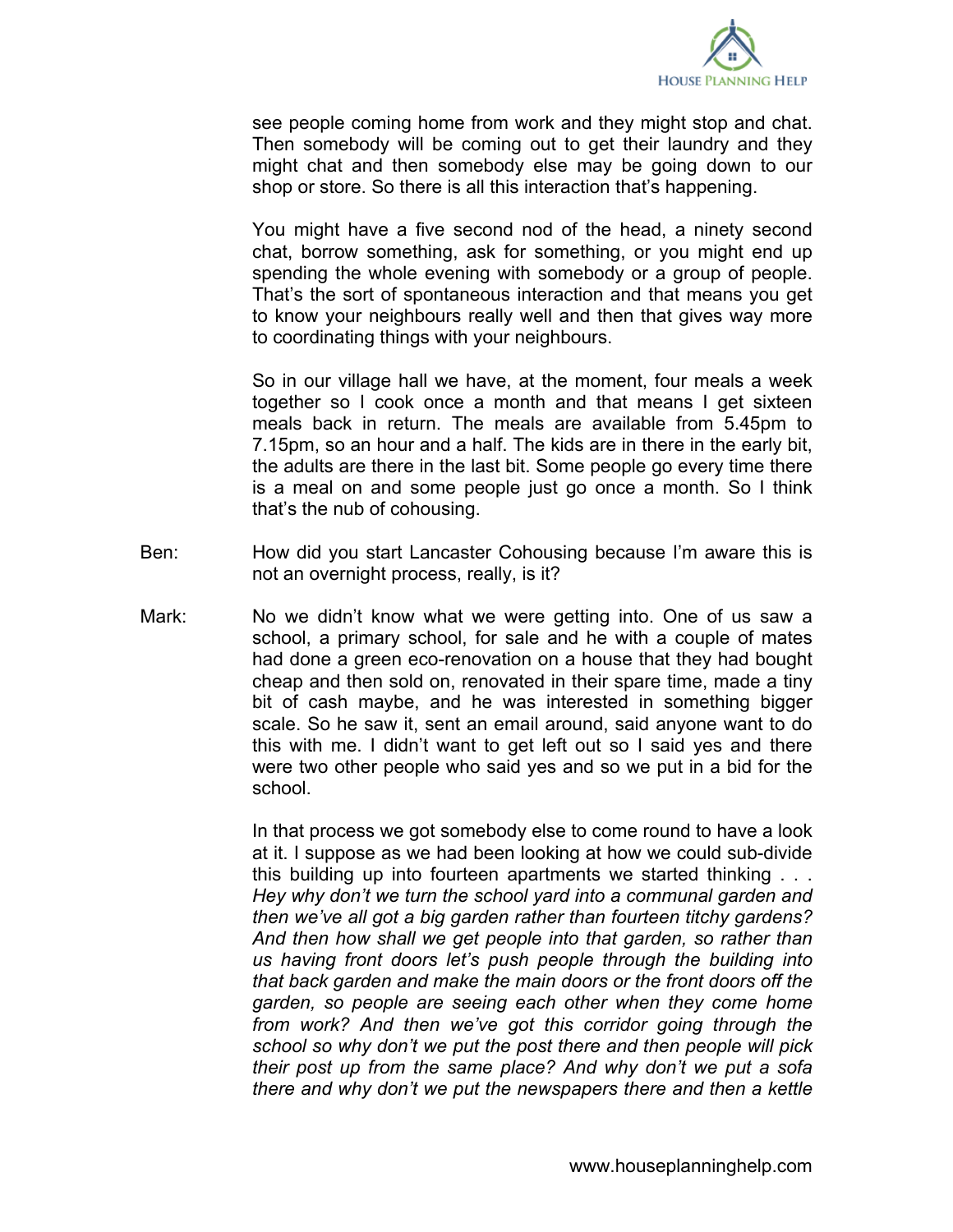

*and what about another sofa and what about a photocopier and a printer!* 

So this corridor grew into a living room with a kitchenette and then when Chris came round because he was a builder to look at the roof and say how much renovation work we would have to do so we could inform how much we were willing to bid for it he said, "I know what you are doing. You are doing cohousing and I've got a book on it at home". So I borrowed the book and as I was like oh my god this is all I've wanted to do all my life! This is everything that is wrong with society. It's fractured. I've moved away from my parents, I haven't got a support network. I'm single so I don't have interaction with kids. I'm from a certain generation so I don't have interaction with people who are older than me so I don't learn from them.

My siblings live close to my parents, so my parents visit and my Dad helps to put rails up! So my siblings get to see how you do that and I don't get to see how you do that, so I have to buy people in to do it for me. I was just like, yeah, wow!

We didn't manage to buy the school and I guess that idea fermented in the heads of four of us for about a year and a half. Then the short story is we committed to doing it and then, what, maybe four years later we finally managed to buy a piece of land that was the right size, the right price, and yes the whole journey took us seven years from committing to doing it to moving in.

- Ben: Is this privately funded? Is that what it adds up to in the end?
- Mark: Our development is privately funded. I put in my life savings minus a thousand pounds and like many of us and we took the risk. Other communities in the UK are not necessarily privately funded and there are quite a few models available. So the Threshold Centre which is in Gillingham, Dorset, they have some privately funded homes and then they have a housing association that has got some shared ownership and some fully rented accommodation. So they've got quite a good range of mixed tenure.

LILAC in Leeds, which again has only recently opened in 2013, they've got, I think it's called mutual home ownership so it's a scheme where the community owns all the property and you buy into the company that owns the property. So some people might own the equivalent of eighty per cent of their home and some people might own the equivalent of one hundred and twenty per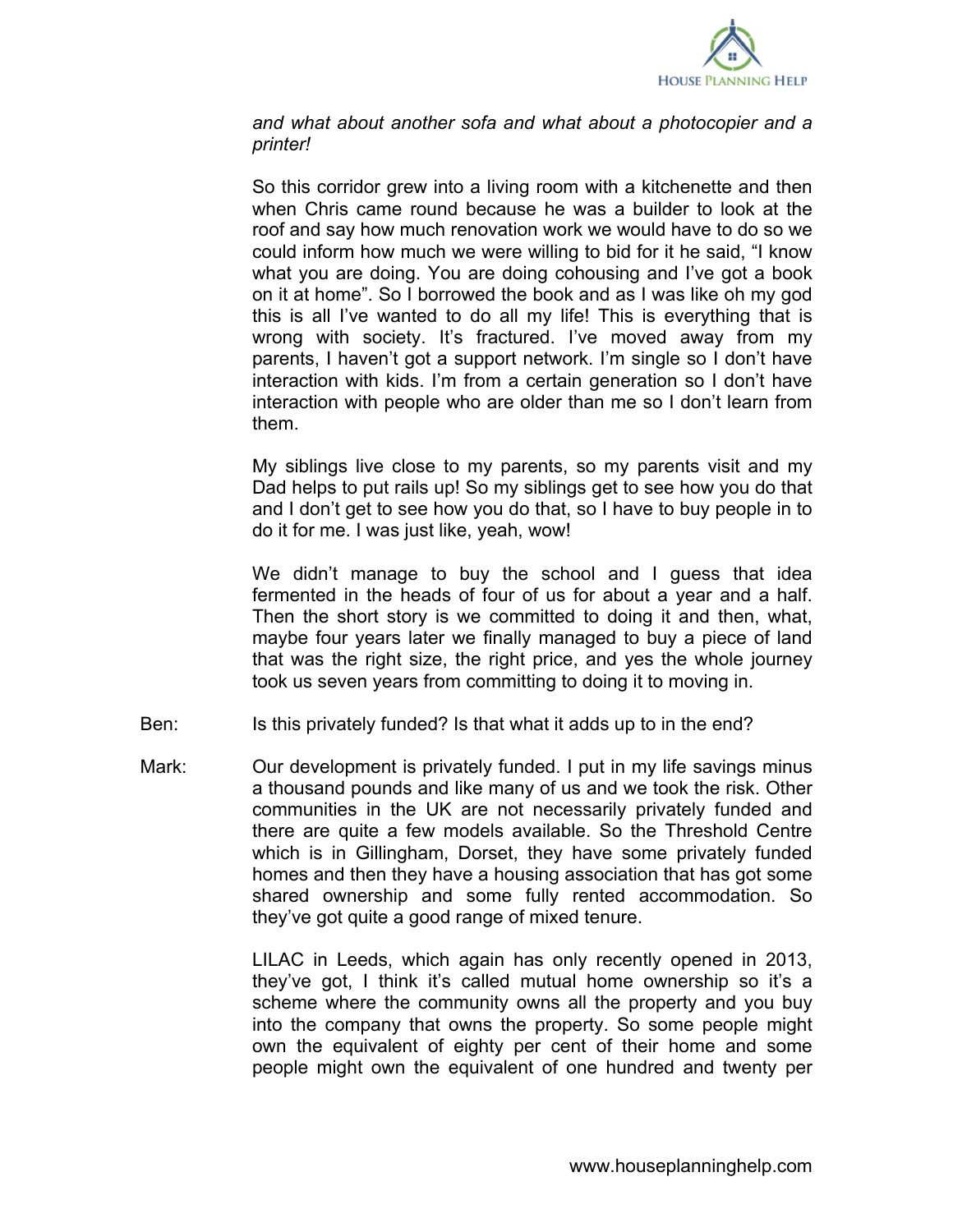

cent and they've had funding from the government to do that the same way that some social housing gets funded.

At the moment we've got some exciting developments. Quite a few Housing Associations are interested in cohousing so we've got Hannover Housing Association that's exploring about three projects that will be mixed tenure.

The really interesting news, in early May 2013, the Housing Minister, Mark Prisk, has announced that some of the funding that's available for Community Right to Build will become available to cohousing projects so that's about £35,000 per community in supporting and putting together a business plan, doing some initial site design and getting to a point where a group could option a piece of land.

- Ben: Let me see if I understand this correctly. So the four of you, does that mean you had to put up the money for the whole thing? Or you had to find the people who were going to live with you so they could invest the money? How did you get to the stage where we are now where that we are virtually complete, you're on that final phase at the moment?
- Mark: Yeah, so there were eventually five of us who committed and worked solidly for six months as a project team to put together a business plan and proposal. We didn't have enough money between ourselves. Just buying the land was £600,000 plus stamp duty plus all the solicitor's fees. So when we bought the land we'd sold if you like - we had got other people to join us - the concept to I think we were 13 households so we were probably putting in an average of £45,000 each per household.

Then in order to pay for lawyers, accountants, architects I think we had to sell, and planning permission fees, another 5 houses or the concept. Then to get us going we had to sell another 6 houses, I think, and then that got us to the point where a bank was willing to lend us about £3 million and then we cash flowed it in a way that we finished some houses, sold those, got the money for those houses and then used that money then to build or pay the builders to build the later phases.

So we built 41 units in total - 35 houses, 6 flats - and I guess we've been finishing off on average about 6, 8 houses and now we'll be funding not the next batch but the batch after that.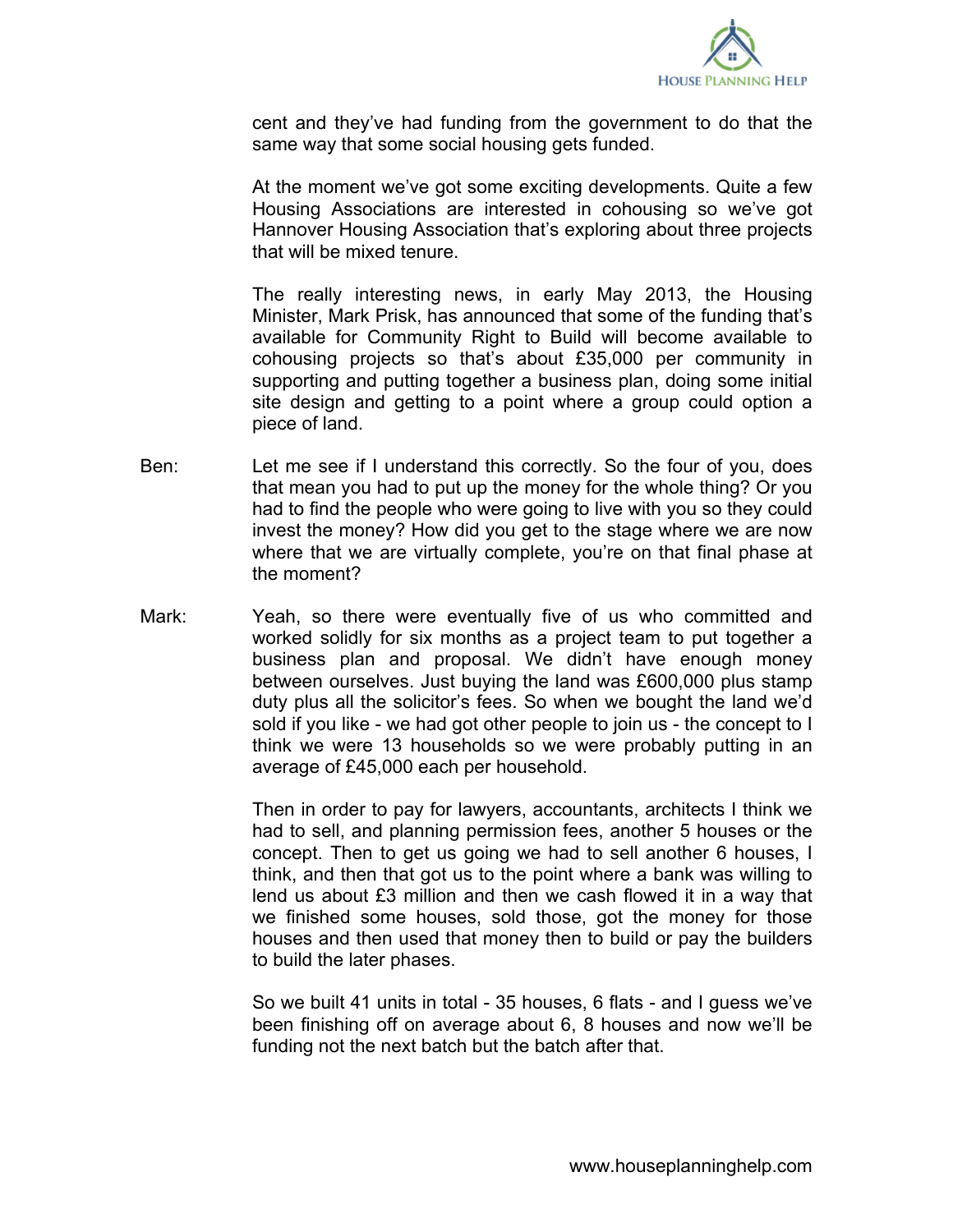

- Ben: Did you know how this was going to work? It seems to me that it's quite a big risk. If you are not sure of this process of rolling, setting one thing up and then moving on to the other, then suddenly you're talking about a big amount of money.
- Mark: Yeah, you have to be not risk averse, I think. A bit of entrepreneurship comes in really useful. That's quite well understood in Denmark and the United States but there's lots of communities that the early joiners are entrepreneurial and risk takers, maybe early adopters. Then people have joined later in the project when things are more settled down and concrete and there's bricks and bricks and mortar going on, then that's an easier proposition to join at that point. But, yeah I had everything I owned invested in this company and it could have gone belly up.

We were close to closing a one million pound land deal when the world economy collapsed and so we pulled back from that with about two week to go. That project wouldn't have been financially viable I don't think cause we were in a rising house market. We certainly lost, in Lancaster, about 18% of housing value, so it is risky. I don't know of any project that has gone belly up and there's about 120 private developments in the US and there's about 15 in the UK, I imagine I would probably heard of one, but yeah it's a big project.

- Ben: Tell us a little bit about the location, because it is very special and then how you spoke with the architects and came up with the design that we have now.
- Mark: So the site that we bought just at the start of the housing crash was up for re-development for, I think, 60 houses and a multi storey car park. The company went bankrupt and we bought it, well we made an offer within a few days, I think, of them going bankrupt or at least of being in receivership.

The site is, I think it's about 5 or 5.5 acres. It's a pencil thin site, probably close to about 0.75 kilometre in length along the River Lune. It is south facing which is ideal for passive solar gain and a good 50% of us have got a pretty fantastic view of the river.

We've got a common house, a sort of village hall in the middle of us so most houses can see it and certainly most people when they are coming home from work will walk past it. So we found the site, we'd already tendered for an architectural practice, so we'd gone through a fairly rigorous process of exploring all the architectural practices that were either doing something eco or doing something social,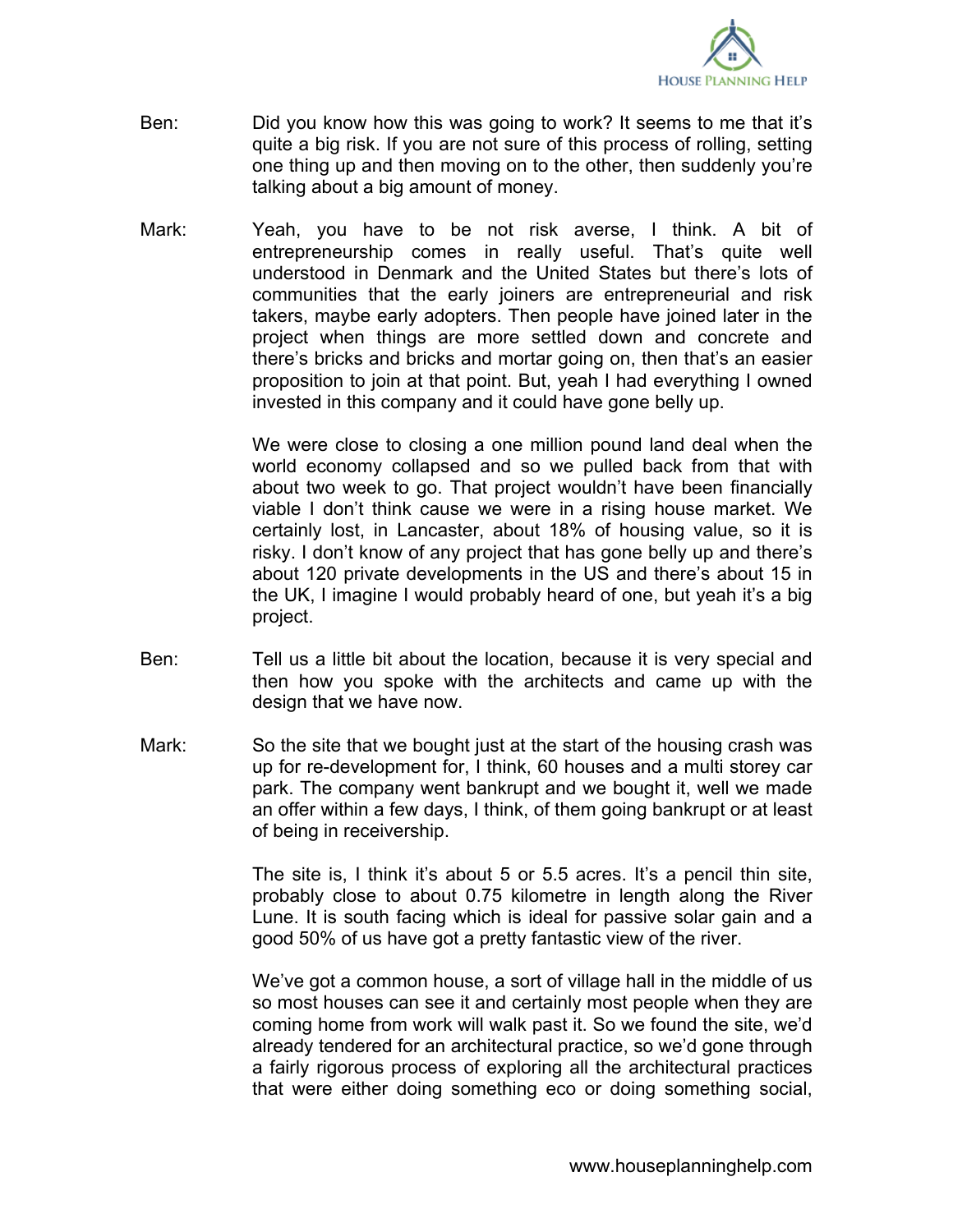

invited about twelve practices to tender. I think about ten did, or at least went through our first stage and I think then we invited four of those onto our short list and interviewed all of those for half a day each.

We contracted Eco Arc which were just clear, way and beyond anybody else. They brought both skills, they had won award after award for first off-the-grid house, first Passivhaus, first everything this but also they were very very interested in cohousing. They had both lived Findhorn Eco Village, they had visited lots of cohousing projects in Denmark and they had done some site layouts for another client on cohousing so they really understood the concept that we were doing so it was a match made in heaven, really.

Then they worked with us, which I'm sure must have been hard work for them at times! So they ran workshops with us, 40 adults in a room with the architects and they would be making suggestions and we would be giving feedback to them. They'd go away and two weeks later they would come back with a whole pile of new designs and then we would have to spend a day as a group of 40 coming to a consensus about what our houses were going to look like, because although we've built 41 houses we've essentially got four designs. All the two bedroom houses are identical and there's no individualisation whatsoever. I think only whether you've got a balcony or didn't get a balcony this is the only difference a house has got really. So that's unusual, I guess, in the self-build world that we were co-commissioning, I guess, custom built but that was more similar to what a traditional developer.

- Ben: It's quite interesting these spaces because of the cohousing concept. You've mentioned your village hall where everyone can go and interact. The use of space, I'm intrigued, the living space is very modest.
- Mark: Well one of the best things you can do environmentally house building is to build a small house, not to build a massive Passivhaus Code 6 [UK's Code for Sustainable Homes] with only two people living in it, like we see in Grand Designs. I mean I've probably seen one eco house even though they're all eco in inverted commas.

So I'm in a three bedroom house and I live in here on my own and that is considered an exaggeration by most of my neighbours but on the other hand it's only seventy eight metres squared, so it's open plan downstairs, it's really well designed. I mean, it absolutely maximises on the space both how the staircase works but also that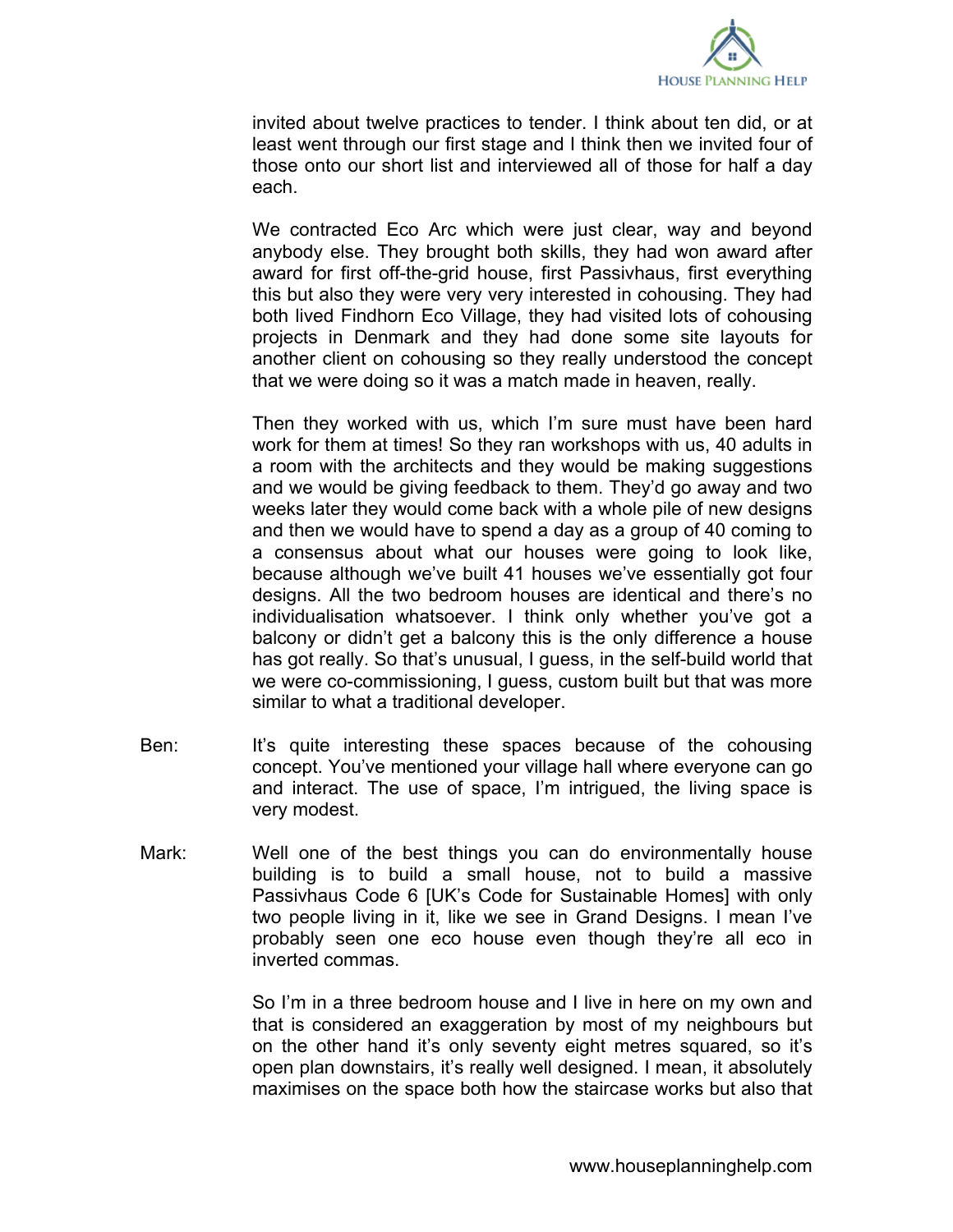

there's very limited wasted corridor space and that's even more so, I think, for upstairs.

- Ben: You really do notice that, don't you, that there is no wasted corridor space. It's only now that I'm sitting here that I think, 'that's crazy'. Whenever we have a corridor that goes somewhere.
- Mark: Yeah, it certainly wasn't part of the tender when we were looking at Lucinda and Andrew to do the design but it is one of the things that impressed me that we weren't looking at that but they've done a very good job, I think, of making best use of very small spaces and that must have been a really hard part of the brief.

Of course one of the great things about Passivhaus is there's only one radiator so that means that rooms are much more flexible. You know, I've got no radiator upstairs at all so you can put your bed against any wall. There's only one radiator. It's a small radiator, downstairs.

- Ben: Have you used it?
- Mark: Yeah, I have had it on. Because I'm a single person in a 3-bedroom house then I can't generate quite enough heat for this space. I'm also out at work a lot and I travel for work a lot and we've had a fairly cold winter.

I'm hoping next year, because I've got to know how to live differently in a Passivhaus, and it'll be the second winter so the house will have warmed up, because I moved in in autumn so the house was cold, it was drying out. So I'm hoping that next year I might not use the heating.

- Ben: So what have you learnt about living this way? Was it just a clean switch-over or are there some elements of the Passivhaus standard that have surprised you or that you've had to learn about?
- Mark: I've certainly done some learning. I might have to think what that's been. I have changed habits a bit. The surprises . . . It's just a delight to get up in the middle of the night, go to the bathroom and it's warm. I slept all through the winter with my summer duvet!

I did have to learn how to keep the upstairs cool enough for me to sleep, so I've learnt by closing all the bedroom doors it doesn't get as warm as the downstairs does. So I've learned to differentiate the upstairs heat from the downstairs heat.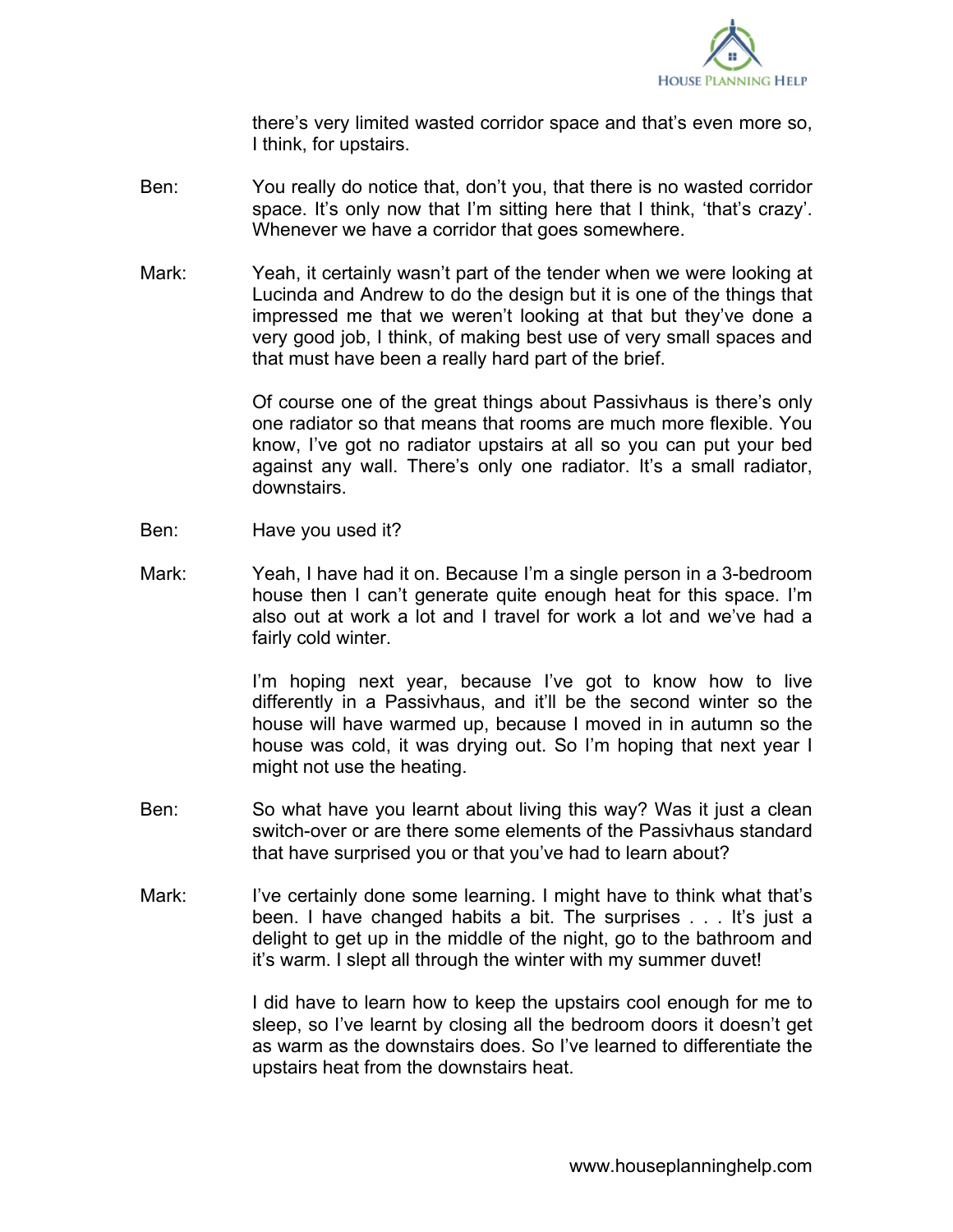

When you do your washing your laundry dries in 4 hours or something. That's just incredible. I live in the north west of England. It's damp. Every house around you is damp and your laundry has normally got this musty smell on it [Mark laughs] by the time it's dried and I just haven't had that at all.

When I cook I don't get any condensation on the windows. In fact I have never had any condensation on the windows at all. The steam just seems to evaporate.

The filters . . . So we've got this, I can never remember, mechanical heat ventilation recovery system.

- Ben: Mechanical ventilation with heat recovery. Almost there. [Mark laughs.]
- Mark: That! So that's got filters on it so that's not bringing in dust. It's not bringing in pollen, so my sinuses have opened, my breathing is better, I'm much more sensitive to the smell of wine and food, and also to the smells in the house as well. And the house doesn't smell because all the air's being circulated once an hour. So it smells really fresh in here.
- Ben: Yeah, it's fantastic. Going back to cohousing for a moment, when the people start to move in, was there a particular way that you recruited them or is it just as any property, you would fill that space, because I wonder whether just what you're trying to do attracts the right people?
- Mark: I'm sure looking from the outside people might say we're all of a similar ilk but being on the inside we all look very different to me. I think there's about as much diversity on our street as you'd probably find on any street with houses of a similar mix of value.

We didn't have a vetting process. We had what we called an integration process so we made sure people got to know us and what they were letting themselves in for and we got to know them a bit. So there was a possibility, I suppose, to decide not to sell a house to somebody.

We tried to explain to people, as best we could given everything that was going on, as much of the detail of what they were getting involved in.

It's attracted people who are specifically interested in the community side of what we've done – the cohousing. Then there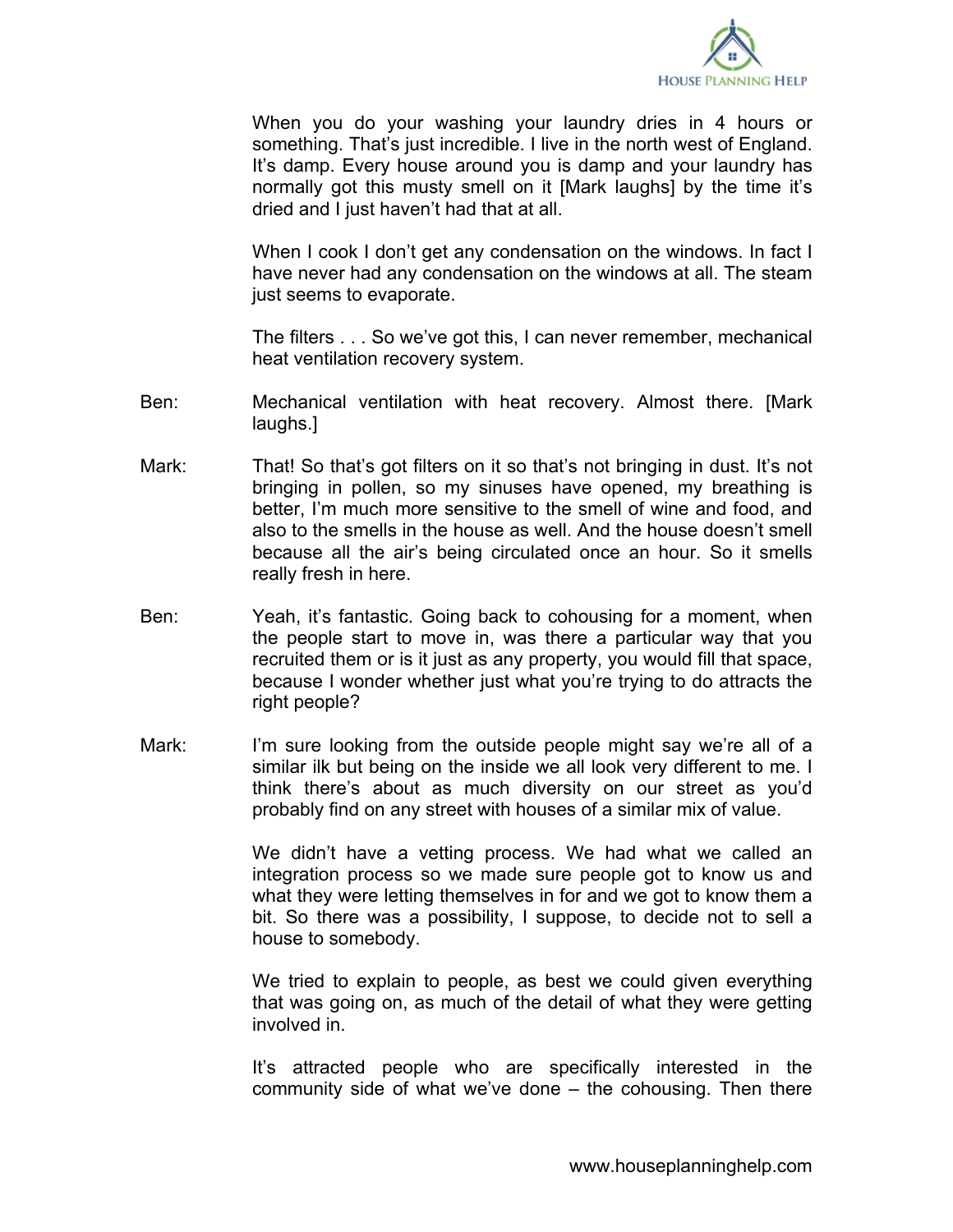

are some who've been specifically attracted to the Passivhaus and then there are people who might be in the middle. Then there's people who've learnt, actually they didn't care about cohousing but now they're really quite interested in it.

We've attracted people from the local area in Lancaster but we've also attracted people from the north of Scotland, the south coast of England. Quite a few people have moved big distances to join this. Probably most of the movers because of the community element but some of them have moved also because of the Passivhaus element.

- Ben: I was sitting with a mother and daughter, and having a bite to eat in your little village room, and the daughter had just returned from university. I was asking, is it a bit strange, because I think they downsized from a bigger house and she said: "What I really like is I know my mum's safe here." [Ben laughs.]
- Mark: Yeah, I've heard that comment by a few parents who said that their kids are relieved that they probably won't have to do quite so much looking after them in their later years as they might feel obliged to do.
- Ben: I think she's very capable. Don't get me wrong here! [Ben laughs.]
- Mark: I mean, I've called this my pension plan, that instead of investing in financial savings I'm investing in social capital, that I'm getting to know people so that when I am in my old age, not sort of hospital stage but just need a little bit of help every now and again, 99% of the time I could be living in the house independently but there's just that one thing that would trip me up, that would require me to go into a care home. Hopefully, and the research in Denmark and the States has shown that the people who live in cohousing delay that process. So the average time that a cohouser spends in a care home is two weeks of their life. Hopefully, that will happen.

The first time I was ill, my next-door neighbour, no two doors up, came about 10 o'clock in the morning and just knocked on my door and said "Are you okay and is there anything you need?" I was just like, I am a bit ill actually, but how did you know that because I've only just woken up and worked it out for myself that I'm not feeling well. She just said: "Well, I noticed you weren't following your usual pattern!" And I was kind of like, what is my usual pattern and what has she noticed about it?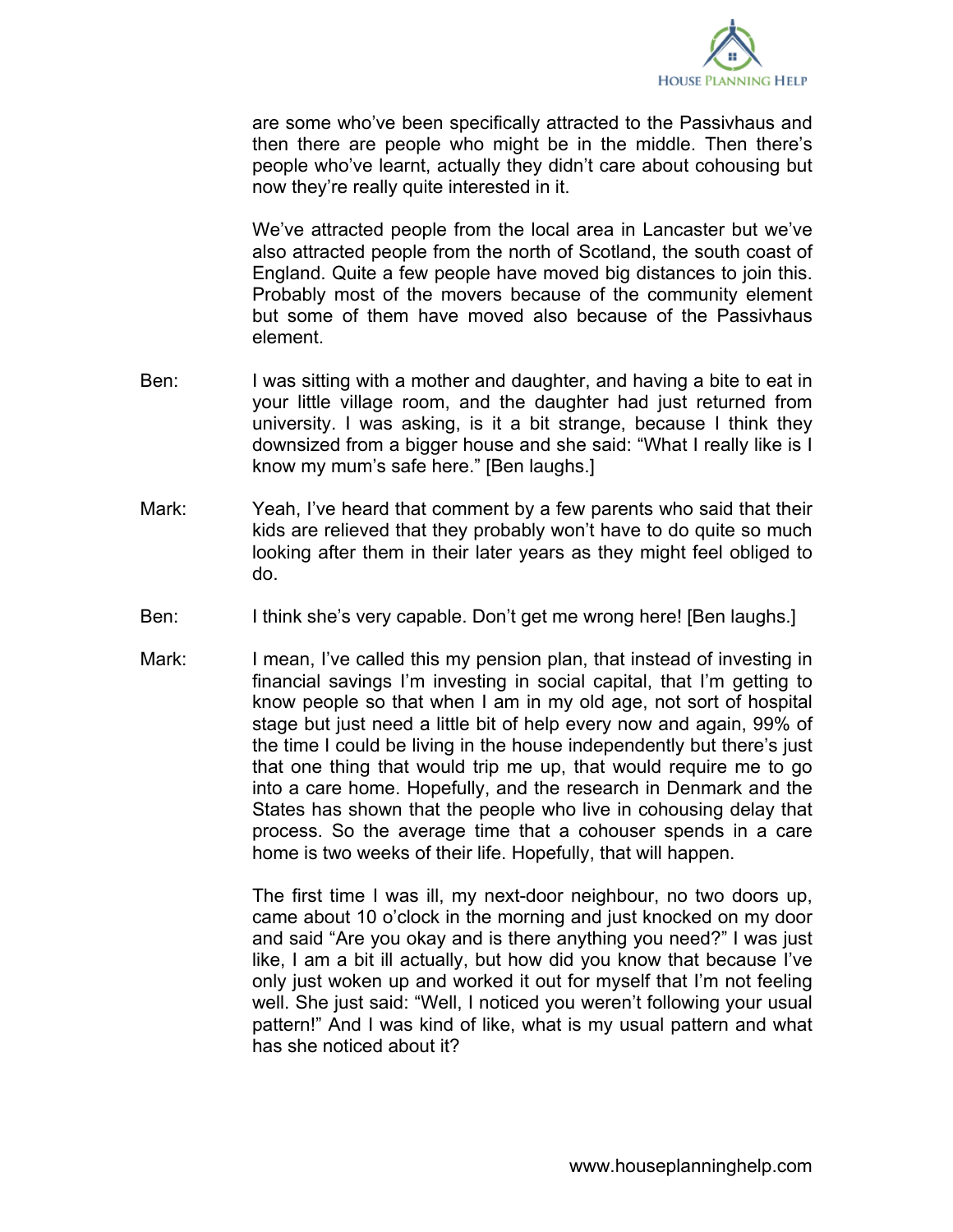

So I think that might play out and I think that's why quite a few people are attracted to this. There's this general sense of support so a couple of the kids go off to school together and there's only one parent taking them. Not all the time but sometimes the parents can bring the kids to the communal meal. Well, I suppose it happens relatively often. Sometimes the kids don't like the food. And they haven't had to shop and cook. The kids are just playing around and you don't know who's looking after them but you do know somebody's looking after them.

Yeah, you know next door sometimes, he's four, he comes in and it might take Jessica an hour or an hour and a half before she comes to check that I haven't got fed up of him yet. So, yeah, there's loads of forms of mutual support.

- Ben: What's been the biggest challenge of this whole journey that you've been on?
- Mark: Some people say that cohousing is awesome and awful, and that the best thing about cohousing is the people and the worst thing about cohousing is the people. Decision-making can be a bit of a challenge. The amount of work has been pretty . . . you know, it has been an £8 million project to manage in spare time. Some of us had appropriate skills but it's not something any of us had done before. Some of us were overloaded, burnt out, resentments built up with some people who others felt weren't doing as much so that's been hard work.

I think it's a bit like having a baby! It might be hard to conceive. There's a big, long pregnancy. There's giving birth. There's terrible twos, there's teenage years but you wouldn't know what to do without them. I think cohousing is a bit like that. This is my family and like in families, they drive me up the wall but also they are my life.

- Ben: And finally, do you think cohousing has a lot of growth still to come around the world?
- Mark: Certainly if we're going to follow a Danish pattern. Recently 10% of new build in Denmark was cohousing. 2% of the population in Denmark live in cohousing. Some of the surveys that have been done by the UK Cohousing Network, the national network that promotes cohousing, indicates that about 50% of the population are interested in living in a context that is similar to cohousing so it has the features of cohousing.